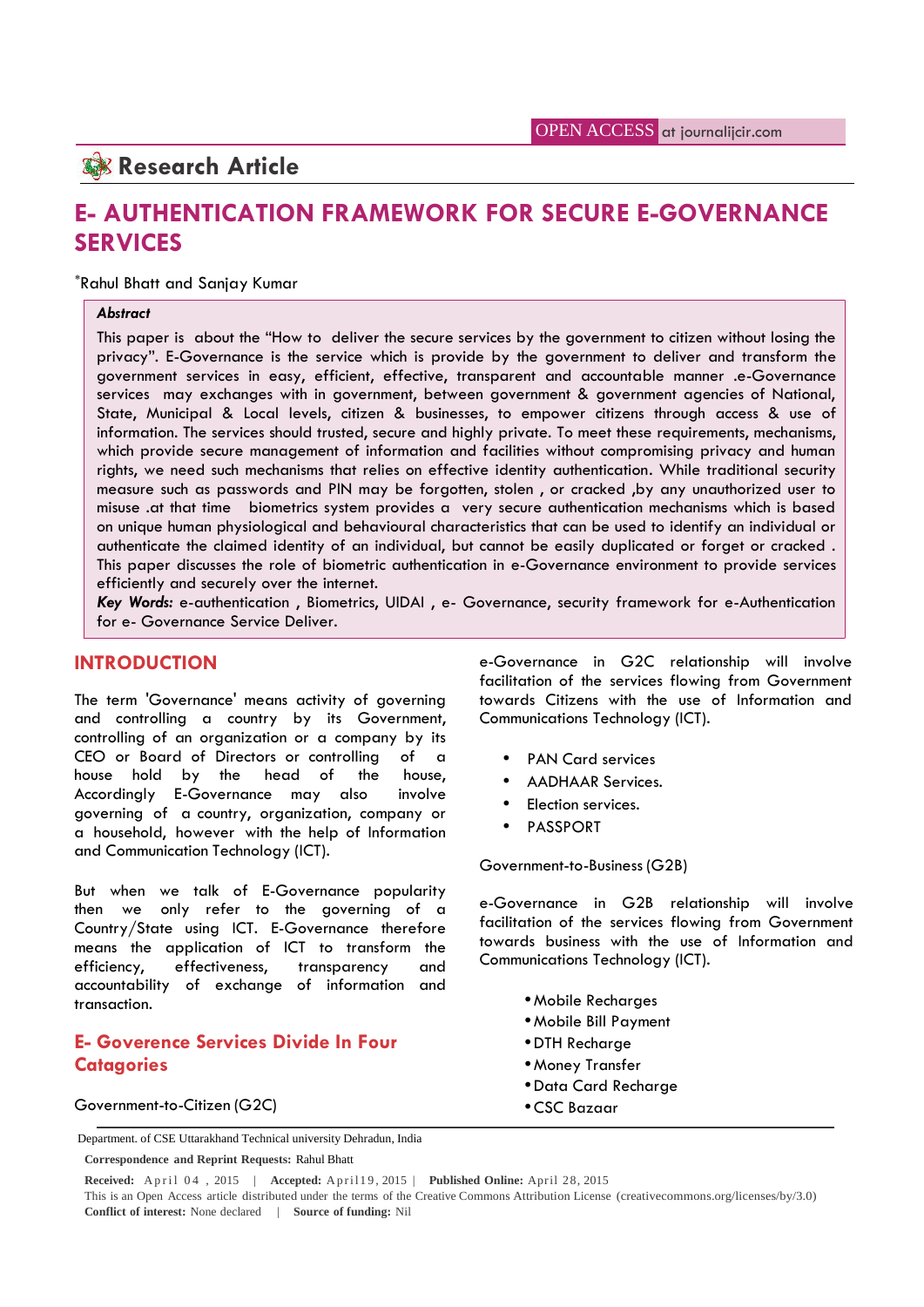- **e LIC** Premium
- Red Bus
- SBI Life
- Bill Cloud

Government-to-Government (G2G)

G2G relationship would include the relationships between Central and State Government and also the relationship between two or more Government departments.

- e-Administration
- e-Police
- oe-Courts

Citizen to Government (C2G)

e-Governance in C2G relationship will involve facilitation of the services flowing from citizen towards goverments with the use of Information and Communications Technology (ICT).

- e-Democracy
- e-Feedback

e-Governance also aims to empower people through giving them access to information. authentication verifies user's claimed identity by comparing an encoded value with a stored value of the concerned biometric characteristic.

Biometric system is An automated system which do following things.

- Step -1 It capturing a biometric sample from an end user;
- Step-2 Extracting biometric data from that sample
- Step-3 Comparing the biometric data with that contained in one or more reference templates;
- Step-4 Deciding how well they match; and
- Step-5 Indicating whether or not an identification or verification of identify has been achieved.

# **Hat Is Authentication And E- Authentication**

Authentication is a process that ensures and confirms a user's identity. Authentication is one of the five pillars of information assurance (IA). The other four

are integrity, availability, confidentiality and nonrepudiation



Figure 1 Processing of biometric system

### **Types of authentication**

- Passwords and PINs based Authentication
	- Public-Key Authentication
	- Symmetric-key Authentication
	- SMS based Authentication
- Biometric Authentication

Electronic authentication (e-Authentication) is the process of establishing confidence in user identities presented electronically to an information system. This may involve verifying with what the user knows (e.g. password), what the user has (e.g. an ID card), and/or what the user is or does (e.g. fingerprint or written signature recognition). The greater the number of factors being verified, the higher the confidence can be established.

# **Biometrics e-Authentication Methods**

Biometrics is a method by which a person's authentication information is generated by digitizing measurements of a physiological or characteristic. Biometric

# **Types of biometrics**

**Fingerprint / Palmprint** recognizes the physical structure of a person's finger print/palmprint, e.g. the minutiae points that include bifurcations and ridge endings

- Hand geometry recognizes the shape of a person's hand
- **Retina Scan** recognizes the patterns of the blood vessels on the backside of the eyeball
- **Iris Scan** recognizes the unique patterns, rings,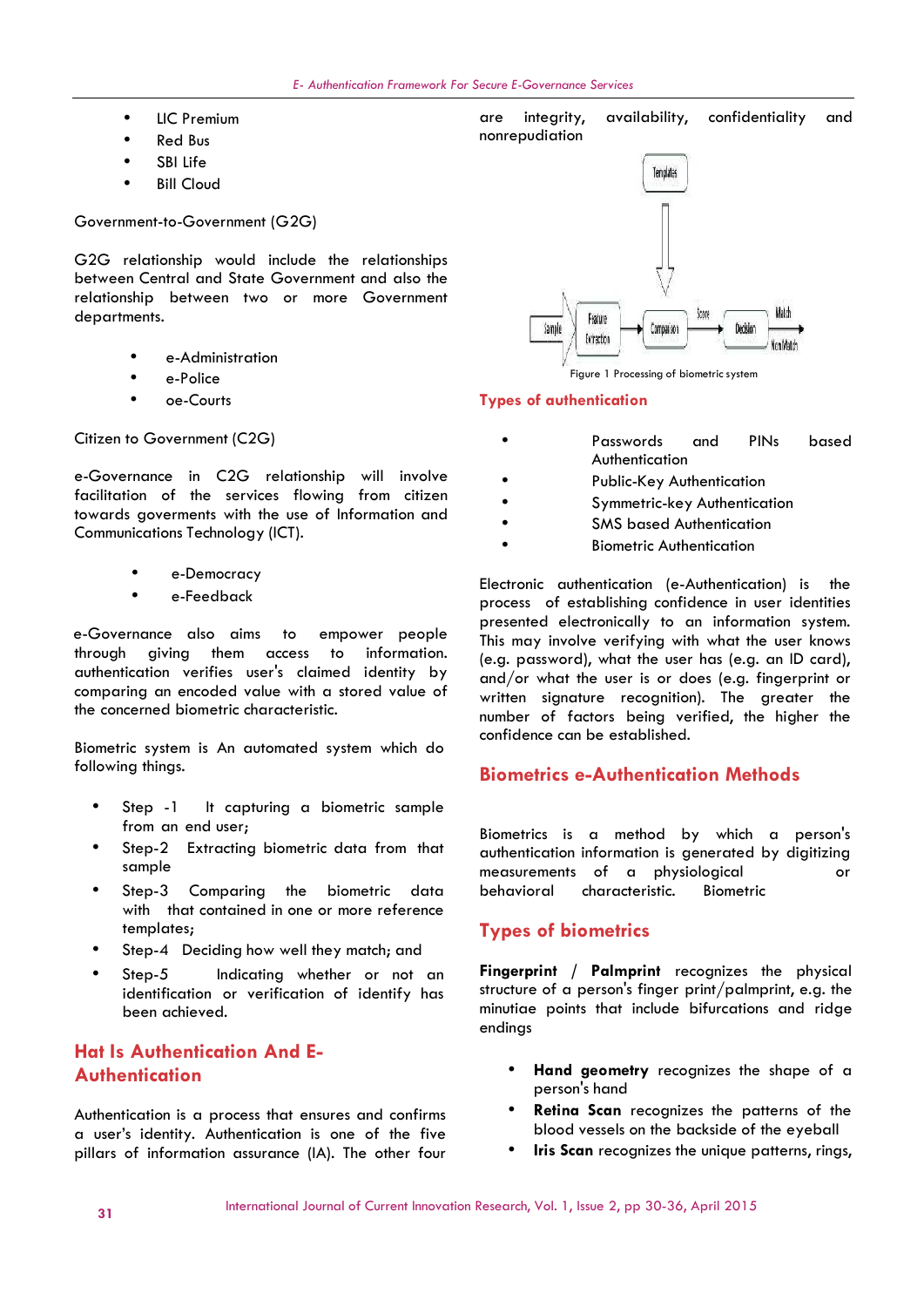and corona in the iris, which is the colored portion of the eye

- **Signature dynamics** recognizes the electrical signals, pressure used, slant of the pen, the amount of time and patterns captured in creating a signature
- **Keyboard dynamics** recognizes the electrical signals when a person types a certain phrase<br>an a louboard such as speed and movement on a keyboard, such as speed and movement
- **Voice print** recognizes the subtle difference in people's speech sounds and patterns
- **Facial scan** recognizes the attributes of a person's face, bone structure, nose ridges, and eye widths

The assurance level that can be met by a biometric authentication depends on the physical control and security of the biometric device. This method will be most useful for physical access control types of applications (e.g. entrance to a computer centre) where the biometric scanner can be secured and controlled by the business owner.



Figure 2 Biometric e-authentication methods

### **Biometric standard in e-Governance**

Biometric data is the data representing a biometric characteristic. For Example, Image data, behavioral data, sensor data, etc. The Indian Government proposes to use biometric data for identification and verification of individuals in e- Governance applications. The biometric data includes fingerprint image, minutiae, face image and iris data.

Biometric Standards are developed to ensure interoperability of biometric devices and algorithms so as to avoid vendor lock-in and also ensure long

term storage of data with technology independence. The defined biometric standards are applicable to all e-Governance applications in India as per the Government's Policy on Open Standards.

The accuracy of a biometric system is determined through a series of tests in the following order:

- i. **Technology Evaluation**: Assessment of matching algorithm accuracy
- **Scenario Evaluation:** Assessment of performance in a mock environment
- **Operational evaluation:** Live testing on site If all the tests done properly, users will come to know, to a high degree of accuracy, how the system will perform.

**Biometric Recognition** – It refers to automated recognition of individuals based on their behavioral and biological characteristics. Automated recognition implies that a machine based system is used for the recognition either for the full process or assisted by a human being. Biometric recognition encompasses biometric verification and identification.

# **e-Governance applications in India using Biometrics**

UIDAI (Aadhar) , NPR (National Population Register) , E- Passport , PDS (Public Distribution System) ,SBY (Rashtriya Swasthya Bima Yojna) ,Transport department for issuing or renewing Driving License, etc.

# **e-authentication framework for e- Governance**

# *e-Pramaan framework for e-Governance*

e-Pramaan provides a guiding framework that enables various government departments and agencies to address the access management, authorization requirements, and authentication mechanism associated with the deployment of e- Governance applications and services..

### **Objective**

e-Pramaan framework enables various government departments and agencies to address the access management and authorisation requirements associated with the deployment of e- Governance applications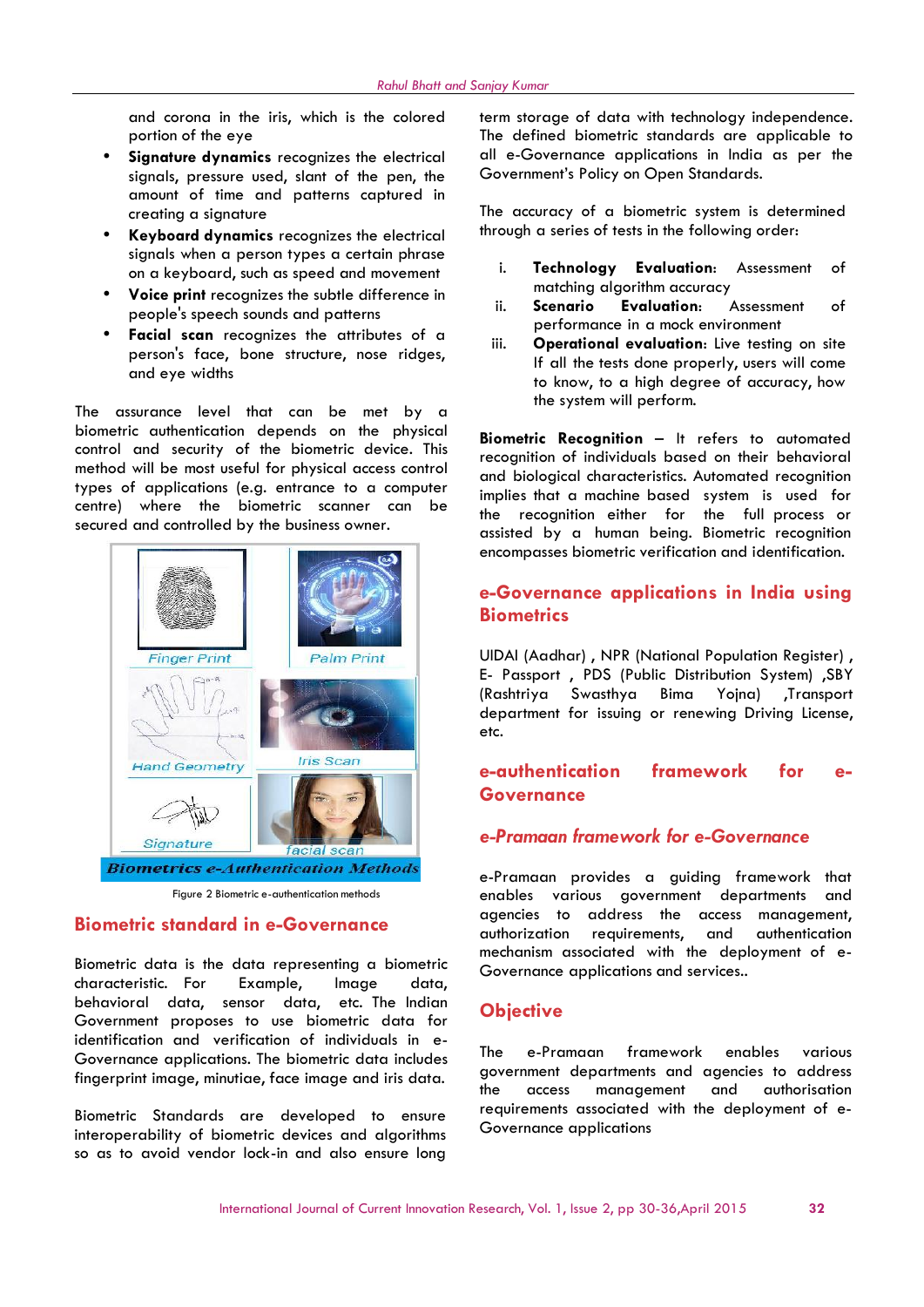### **Components of e-Pramaan Framework**

- i. Identity Management;
- ii. e- Authentication;
- iii. Authorization;
- iv. Credential Registration; Permission Assignment; Deregistration; and
- v. Single Sign-on

# **e- Authentication Assurance Levels for Internet based applications**

There are five levels of web based application ranging from Level 0 to Level 4. Level 0 will not require any form of authentication and will be used for providing public information over the web.

#### **Level 0**

This level has no authentication. The user can go to the government web site and access all information that is made available for public use.

#### **Level 1**

This level using user name and password. User could such provide the capability to self-registration by which can generate a user name and password. After successful enrolment in e-Pramaan the user will receive the password through SMS or by mail.

#### **Level 2**

This level user will be able to prove his/her identity using OTP token along with his/her credentials that user name and password or Aadhaar number and demographic information. The user will be required to download and install an OTP Generator from trusted website that is provided by the government or by an authorized agency.

### **Level 3**

This level user would require ro his/her identity through a hardware or software token along with PIN and user name and password through two factor authentication. For this service token would be a digila certificate/digital signature of smart card.

### **Level 4**

This level user will prove his/her identity using two factor authentication which necessarily include biometrics as one of the factors while other factor

be hardware/software token or a username/password. Biometric based verification would be done in accordance with the Aadhaar authentication process.

# **National e-Authenticaton Framework (NeAF) for e- Governance**

The National e-Authentication Framework (NeAF) is a guiding framework for providing a mechanism to the government for electronic authentication and authorizations of the identity of the citizens to a desired level of assurance and confidence. National e-Authentication Framework has been prepared by the National e-Governance Division ( NeGD) with Department of Information Technology ( DIT). This framework deliver Government services in a seamless and paperless manner to the country through internet. Government of India has conceptualized the National e-Authentication Framework (NeAF) to provide a uniform approach to managing identity authentications of all citizens for the delivery of various public services over internet and mobile platforms. This framework defines the principles of e-Authentication along with its various components as Identity Management, Authentication, Authorization, Credential Registration, Permission Assignment, Deregistration and Single Sign on. Document proposed architecture of National e- Authentication Gateway leveraging the National Service Delivery Gateway (NSDG), State Service Delivery Gateway (SSDG) and Mobile Service Delivery Gateway (MSDG).

There are five levels of web based applications ranging from Level 0 to Level 4. Level 0 is not require any form of authentication and will be used for providing public information over the web. All applications will authenticate users using Level 1 authentication over the web.

#### **Level 0**

This level implies no authentication. User can access all information that is made available for public use from government website.

#### **Level 1**

This level user would receive username and password after successful registration which may be done either directly by government or by an authorized agency, the agency may send password using SMS of print mailer. User could provide the capability of selfregistration and generate a username and password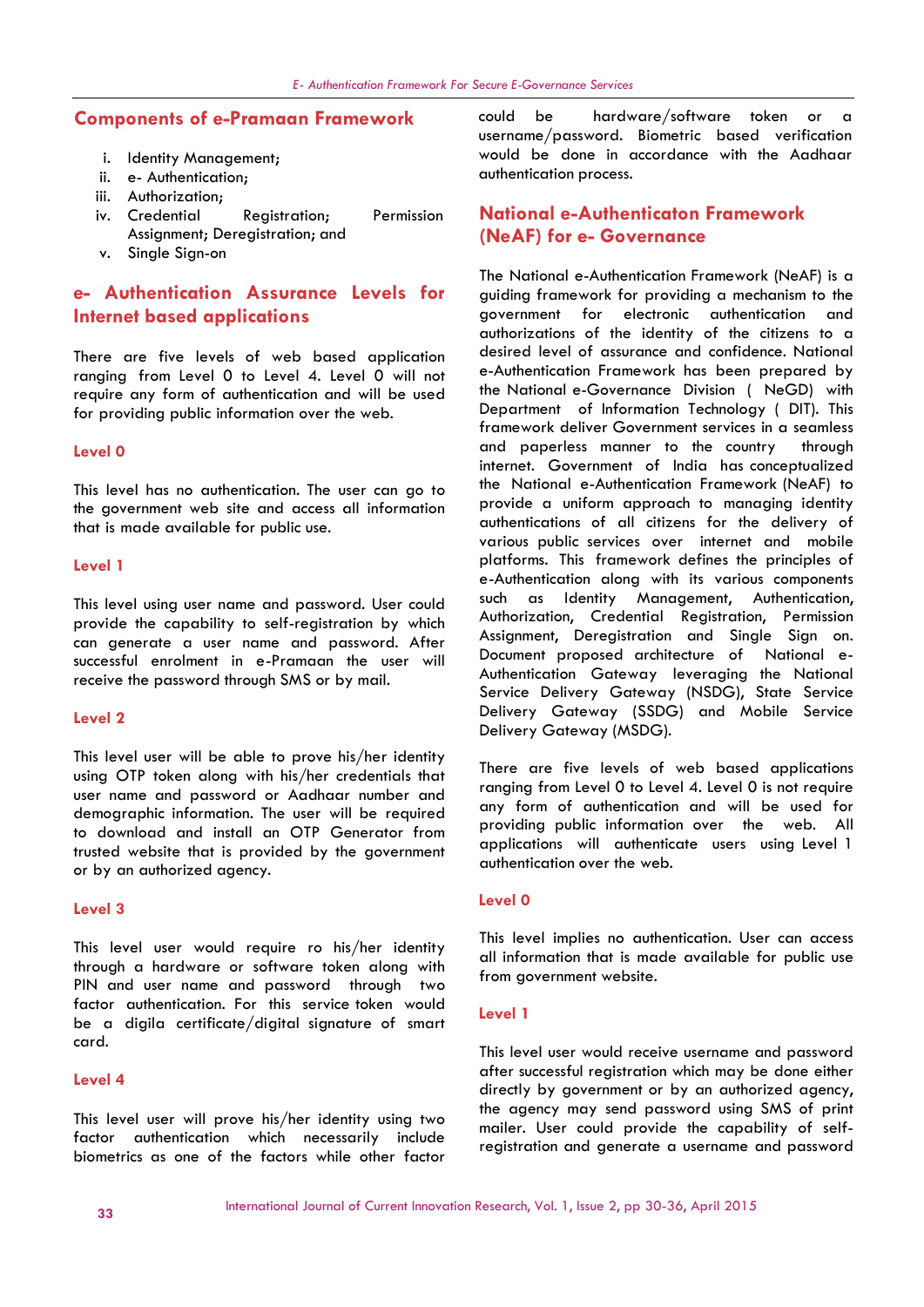by himself/herself.

#### **Level 2**

This level user will prove his/her identity using X.509 digital certificate along with his Level 1 credentials that is username and password. User will prove his/her identity using user name password and Question and Answer. This would enable building a trust between the user and the government website.

#### **Level 3**

This level user would need to prove his/her identity through a One-Time Token plus username and password that is two factor authentication using digital certificate. The user will be required to download and installan OTP Generator from trusted website

#### **Level 4**

This level user would prove his/her identity using biometrics that is two factor authentication, biometric is as the one of the factors while the other factor could either be a soft token (OTP) or a user name/password. This authentication security would be provided to citizen, internal privilege user like department user. Biometric authentication should be done in accordance with biometric authentication mechanism as defined by the Unique Identification Authority of India (UIDAI) that will help to avoid the duplication of citizen information.

## **e-Government Authentication Framework**

The authentication Framework is one of a series developed as part of the Government's commitment, in the Modernizing Government White Paper, to developing a corporate IT strategy for government. this document builds on the Information Age (IAG) security policy as defined in the IAG Security Policy Framework document that sets out the IAG security requirements expressed in the corporate government IT strategy. Government release personal or commercially sensitive information only against reliably verified identity and protect people against misuse of their identities. This framework is concerned with the authentication of citizens and businesses

seeking to access government services electronically. This framework applies to all electronic transactions carried behalf of government where there is a need for authentication. This framework in order to

allocate the transaction to an authentication level and require any authentication service provider.

This Framework describes the four authentication levels and government transaction:

#### **Level 0: Informal Transaction**

Level 0 authentication is appropriate for IAG transactions where the communications between the parties are of an informal nature. A citizen downloads publicly available information from a government web site. Level 0 is use when no trust is put in the identities claimed by the transacting parties. A client seeking public information from a government web site may access that information anonymously. A citizen e-mails a government department with a request for general information and expects the material to be returned via e-mails a government department with a request for general information and expects the material to be returned via e-mail.

### **Level 1: Personal Transactions**

Level I transactions would generally cover supply of information of a personal but non-sensitive in nature. A citizen orders to government publication over the internet, the impact is inconvenience and possible minor financial loss to the relying party but there is no lasting impact on either party.

### **Level 2: Transactions with financial or statutory consequential**

This level authentication is appropriate for IAG transaction between parties which are of official nature and failure to undertake a transaction may incur a penalty or may involve the communication of information of a commercially or personally sensitive nature. A citizen files an income tax return electronically. The return should not be open to forgery and details of the income tax assessment should not be released to an unauthorized third party.

### **Level 3: Transaction with substantial financial, statutory or safety consequential**

This level is appropriate for IAG transactions between parties which are of official nature and where mistaken identity may have significant financial impact. A citizen is issued a recall notice arising from participation in a health screening programme. Wrongly identifying the recipient could result in unnecessary treatment for one citizen and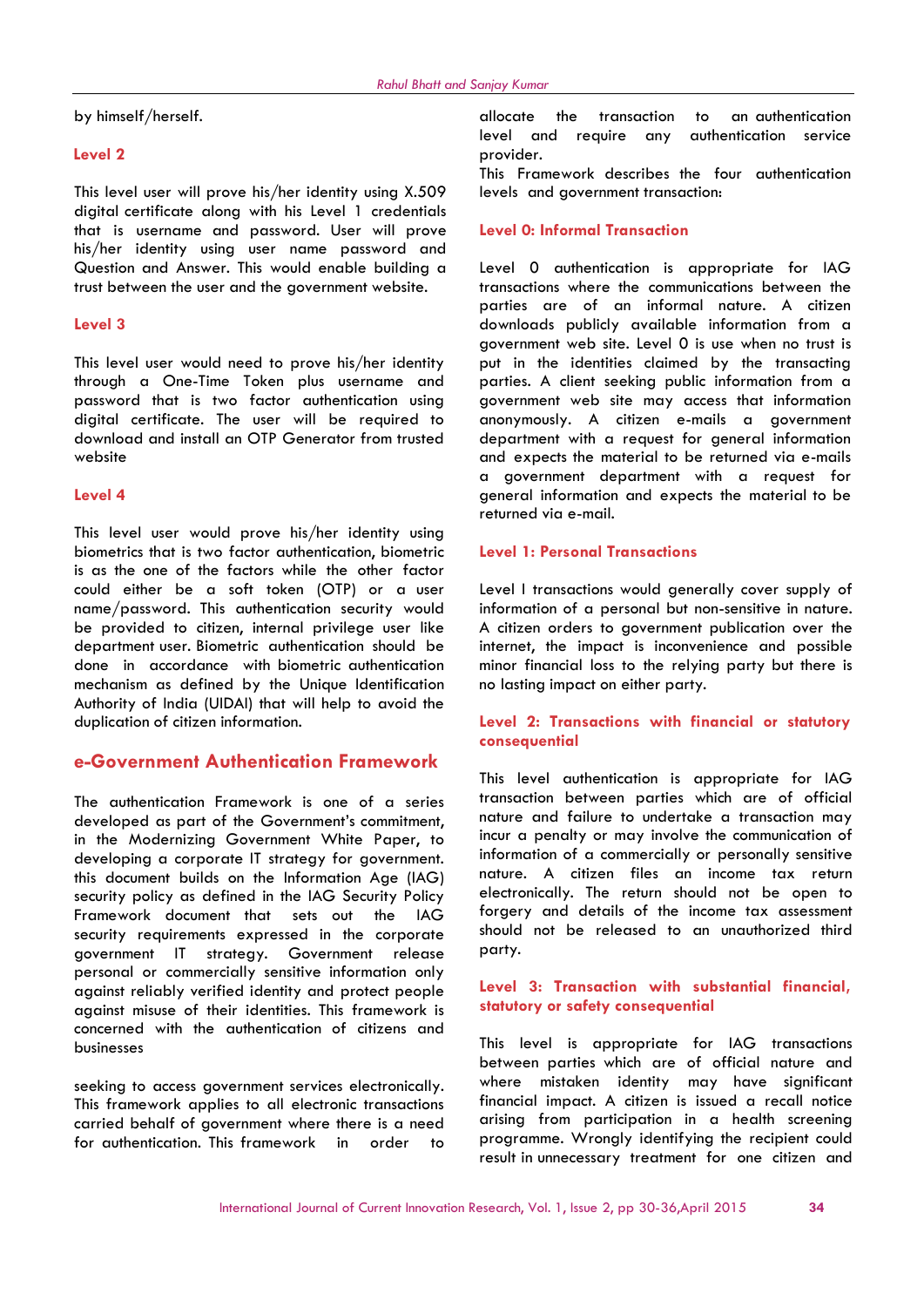an absence of treatment for another.

No specific implementation guidance is applicable to Level 0. Authentication at Level 1 is designed to prevent possible inconvenience to client. Authentication at Level 2 and 3 is designed to prevent consequences of a more serious nature. Face to Face registration is preferred at Level 3.

# **National e-Authentication Framework**

The National e-Authentication Framework (NeAF) is primarily concerned with the electronic authentication of identity. The Australian Information Management (AGIMO) of the Department of Finance and Deregulation has developed the National Authentication Framework (NeAF) to provide a consistent, whole of government approach to managing identity related risks. The NeAF is advertisement by the Australian Online and Communications Council (OCC) which operates as the peak ministerial forum across Australia on strategic approaches to information and communications technology issues. The scope of NeAF covers two aspects of authentication one is electronic authentication of the identity of

individuals and businesses and second is authentication of government websites. The NeAF focuses on electronic authentication of the identity of individuals and businesses including their agents or representatives and electronic authentication of government websites. The NeAF consists of this document and associated guidelines as well as the supporting standards and procedures that provide guidance in their implementation.

The NeAF is the seven step process, the process is iterative should undertaken in the context of the agency's wider information security risk management processes. The NeAF recognizes range of solutions are possible to mitigate and identity related risk. NeAF seven steps are given below:

#### **Determine the business requirements**

This step is undertaken the requirement definition of a business and systems project that is seeking to develop online services and identify the services to be provided, information to be accessed and the user community.

#### **Determine the assurance level requirements**

This step involves identity related threats and risks to

determine an assurance level for a transaction and assessment ot the required e-Authentication assurance level by identifying the severity of the impacts of getting wrong e-Authentication. Assurance level are used to describe the level of importance of getting e-Authentication right and the resultant level of robustness of the required solution.

### **3 - Select the registration approach**

The registration approach will be determined the nature of the assertion to be authenticated and assurance level required. Registration involves verifying the subscriber's identity or attribute to an understood assurance level prior to creating an e- Authentication credential. Three approaches are most commonly used:

#### *Evidence of identity (EoI)*

Evidence of identity requires individuals to present a range of documentation ot valedate their claim to identity.

#### *Evidence of relationship (EoR)*

Evidence of relationship (EoR) requires individuals to establish an existing relationship with the agency. This approach to registration usually involves the presentation of documentary or knowledge based evidence that relates to the relationship between the subscriber and the relying party.

#### **Select the e-Authentication mechanism**

An authentication credential is something tangible controlled by the subscriber that could incorporate one or a combination of attributes:

Something the subscriber knows

Something the subscriber has in their possession

Something the subscriber is

The method of management and usage of the credential over its life time

#### **Select an implementation model**

e-Authentication implementation approaches are possible, ranging from agency or application centric approaches to centralized whole government or whole sector schemes. The require agencies to determine the model will fit with the :

#### Assurance levels determine